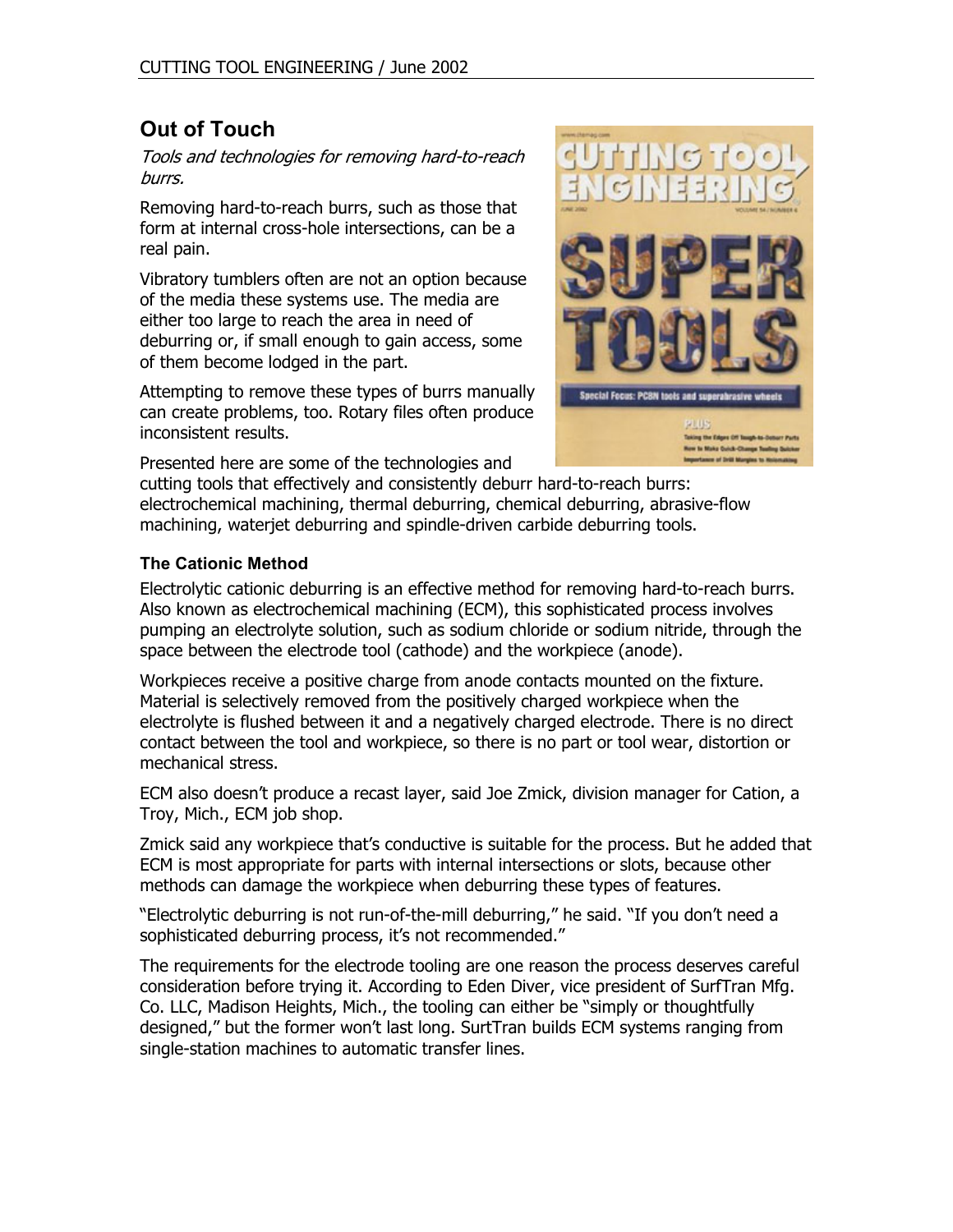

Zmick noted that the main skill requirements for the end user involve developing the tooling, which Cation does in-house. The end user also has to determine the operating voltage, cycle time, gap size and electrolyte conditions, including type, temperature, pressure and velocity. "The process is very consistent once all that's engineered in."

## **Burr Meltdown**

Excessive heat is undesirable at the cutting tool/workpiece interface. But a controlled burst of intense heat is an effective way to deburr hard-to-reach features.

The process is known as the thermal energy method. TEM systems, also available from SurfTran, oxidize burrs and flash without significantly changing parts metallurgically or dimensionally, said Diver.

He explained that the parts to be deburred are sealed in a chamber, which is pressurized with combustible gases such as natural gas or hydrogen and oxygen. When ignited by a 30,000v spark, the gas mixture produces a transient burst of heat (from 4,530° F to 6,330° F) that envelops and vaporizes the burr. Within a couple microseconds, the fuel burns off and the burrs continue to oxidize into a powder until there's nothing on the part's edge that can he removed. The method permits batch processing of similar or dissimilar parts.

While very thin or fragile parts are not suitable for TEM deburring, Diver said an otherwise robust part's thin and delicate features could be masked with a fixture detail or covered with a heat-absorbing block to protect them during ignition.

When thermally deburring internal cross-hole intersections, Jeff Hemphill, manufacturing engineer for Robert Bosch Corp., Charleston, S.C., said the depth-to-diameter ratio generally should be less than 5:1 and, for small-diameter holes, as low as 2:1. The reason is that the fuel needs adequate space to generate enough heat to vaporize the burr.

He said that Bosch, which makes fuel injectors and other automotive parts, employs electrolytic chemical machining to deburr internal cross-holes 95 percent of the time and TEM when the holes are big enough and not too deep. Hemphill added that TEM is primarily for removing external burrs.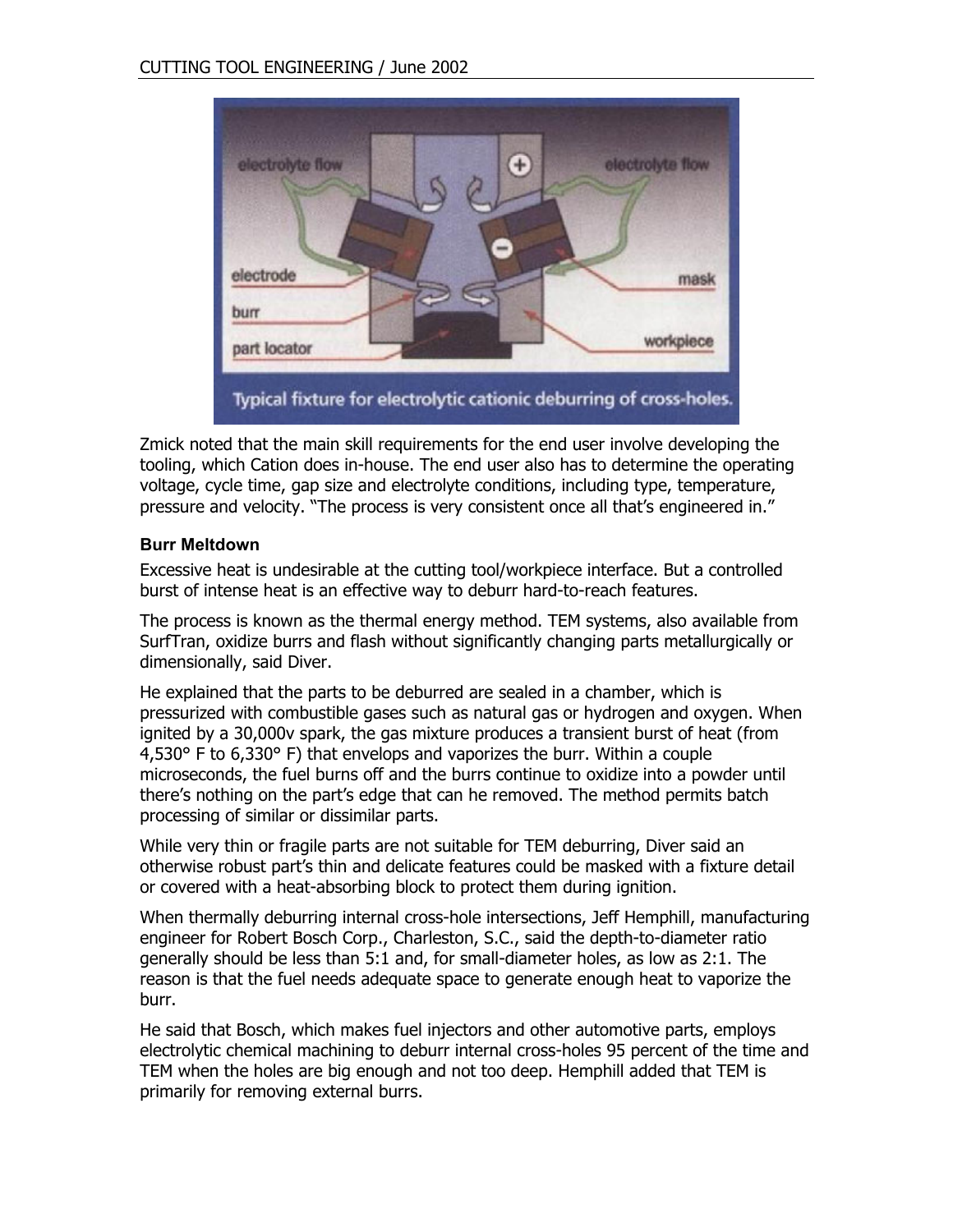However, Bob Douglas, general manager of ThermoBurr Illinois, a deburring job shop located in Huntley, disagreed that there's a diameter-to-depth limitation when thermal deburring cross-holes. He said that since the gas mixture permeates any and all part features, even the smallest cross-hole burr can be removed. According to Douglas, the burr's shape and physical characteristics dictate whether it can be removed with TEM. A burr with too large of a base, for example, would ball up rather than completely oxidize.

"If you can push or pick a burr off, it can be burned away," Douglas said.



A machine for deburring via the thermal energy method vaporizes burrs with a short burst of intense heat.

He added that a dull tool is more likely to generate burrs that can't be thermally removed, because it tends to "push" the metal rather than cut it. Machining parameters also impact burr dimensions. For that reason, Douglas said he'd recommend speed and feed changes, when appropriate, to help a customer produce burrs that can be burned away.

But when the part and burr dimensions are appropriate, Hemphill said TEM offers several advantages over electrochemical machining. TEMed parts do not need preparation before deburring, whereas it's critical to perform secondary work on workpiece variations in order to have consistent parts for ECM. Therefore, Bosch deburrs critical areas using tools and jigs produced in-house before the parts are ECMed.

In addition, the TEM fixturing is less

complex. All that's required is a holder with a lid on top or a basket to contain the parts so they don't bang around during the process and get nicked or scratched.

Another advantage of TEM is its cost. A thermal-deburring machine and tooling costs about \$300,000, Hemphill said, while the machine, tanks and power supply for ECM deburring costs about \$200,000 and tooling adds \$500,000 or more to the price tag, depending on its complexity.

Even though it costs less than ECM, Douglas said his customers very rarely buy TEM equipment for in-house use. And although Hemphill said Bosch could outsource parts for thermal deburring, the same couldn't be said for ones that require electrochemical processing.

"Those parts have critical features, so we don't want the rest of the world seeing what we're doing," Hemphill said.

## **Electroless Steel Removal**

If difficult-to-reach burrs need to be removed from a steel part, Robbinsville, N.J.-based Surface Technology Inc. has an electroless chemical deburring process for the job, said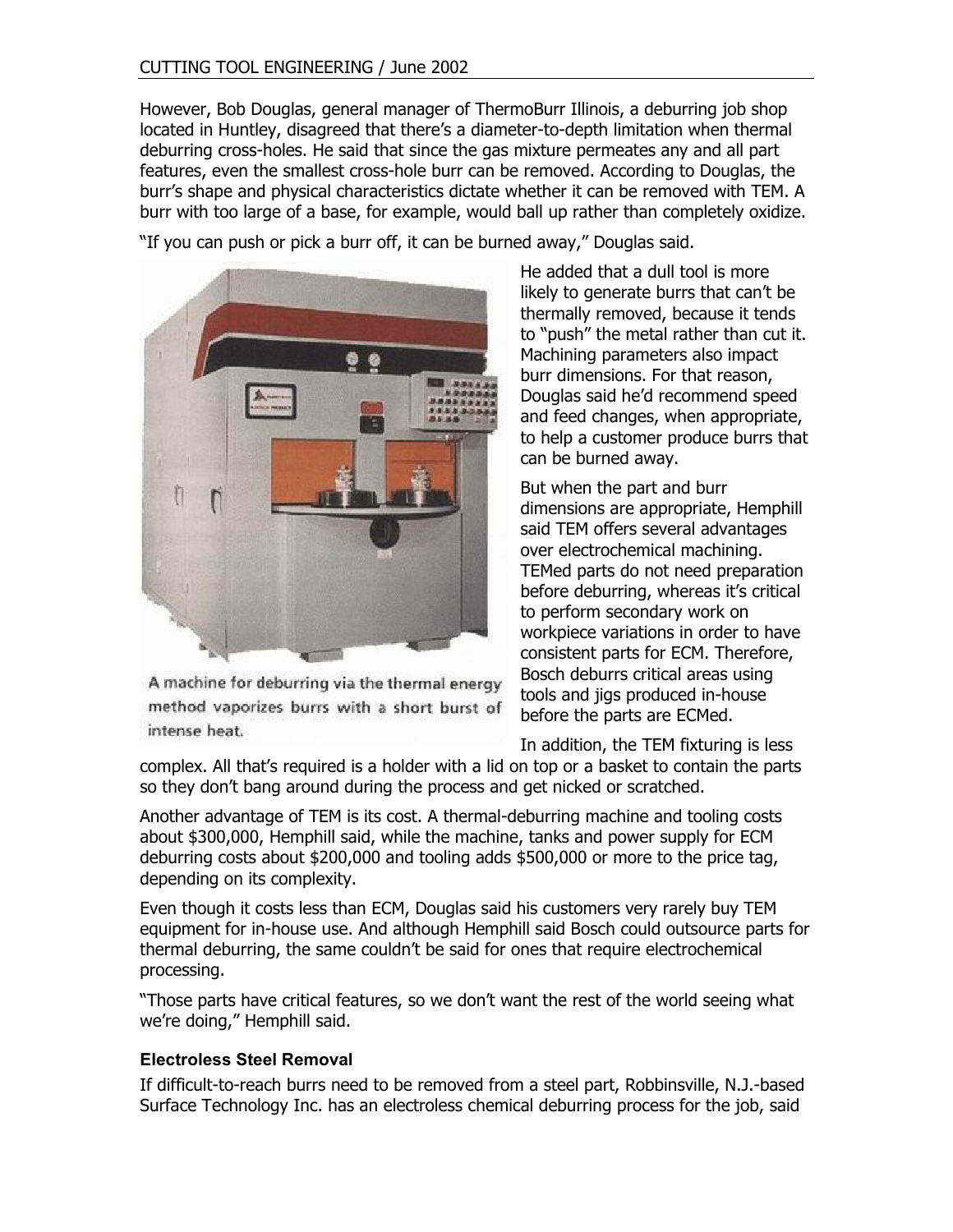Michael Feldstein, company president. Called Deburr 1000, the process is performed at room temperature (around 70° F) by bathing steel parts in a mildly acidic liquid, which is similar in color and viscosity to ice tea. He said that since it's electroless, there's less monitoring required and less expense involved.

Feldstein explained that the chemical solution etches, or dissolves, the part's surface in a controlled manner, severing the burr at its base. The burr then falls to the bottom of the polypropylene tank and continues to dissolve after the part is removed and rinsed.

The process works uniformly across complex geometric surfaces, making it ideal for deburring, say, two-stroke engine components with internal cross-holes. He added that the part experiences a negligible amount of deterioration, and that the surface has a peak-to-valley height of 0.1 µm.

In addition to the chemicals and a tank, a 300-series stainless steel or PTFE (polytetrafluoroethylene) cooling coil is needed. The coil connects to a chiller capable of removing the heat generated by the exothermic deburring reaction and maintaining a constant operating temperature  $(\pm 1^{\circ}C)$ . Feldstein said a slightly warmer solution accelerates metal removal, while a colder bath is beneficial for delicate parts.

Typical cycle times are from 1 to 10 minutes, depending on the grade of steel, bath temperature, solution concentration and the amount of material to be removed. After deburring is performed, Feldstein said the solution is somewhat depleted and, based on an analysis, the appropriate amount of replenisher chemical needs to be added to the tank.

"It's a bleed-and-feed process of taking some out and putting some in," he said. "But the solution lasts forever."

In addition to making and marketing the chemicals, Surface Technology also provides a deburring service.

The electroless-chemical process is currently only for parts made of steel alloys—not stainless steel—but Feldstein said Surface Technology is looking at developing other chemicals for other metals. "We have a concept for aluminum and want to modify the current chemistry for stainless," he said.

#### **Water Power**

In nature, flowing water sculpts the shapes of rocks and riverbanks over time. In manufacturing facilities, high-pressure water can be applied to quickly deburr hard-toreach features while simultaneously cleaning the parts.

David Becker, product manager for Sugino Corp., said the Schaumburg, Ill.-based company's 4-axis CNC Jet-Flex Center combines high-pressure waterjet deburring with drilling, tapping and milling. (Sugino's newest design just deburrs.)

The machine can be ordered with either a 5,000- or 10,000-psi pumping station and a 250-gal. water reservoir. The water pressure is controlled via a manual pressure regulator. In some cases, less pressure can definitely be more effective, because too much pressure can expose air pockets in a casting made from aluminum, for example.

Becker said high-pressure water is able to remove loose flat burrs and grinding burrs, but will not remove rollover burrs or burrs formed as a result of material being pushed instead of cut. Waterjets also can't radius a corner. He noted that Sugino tests a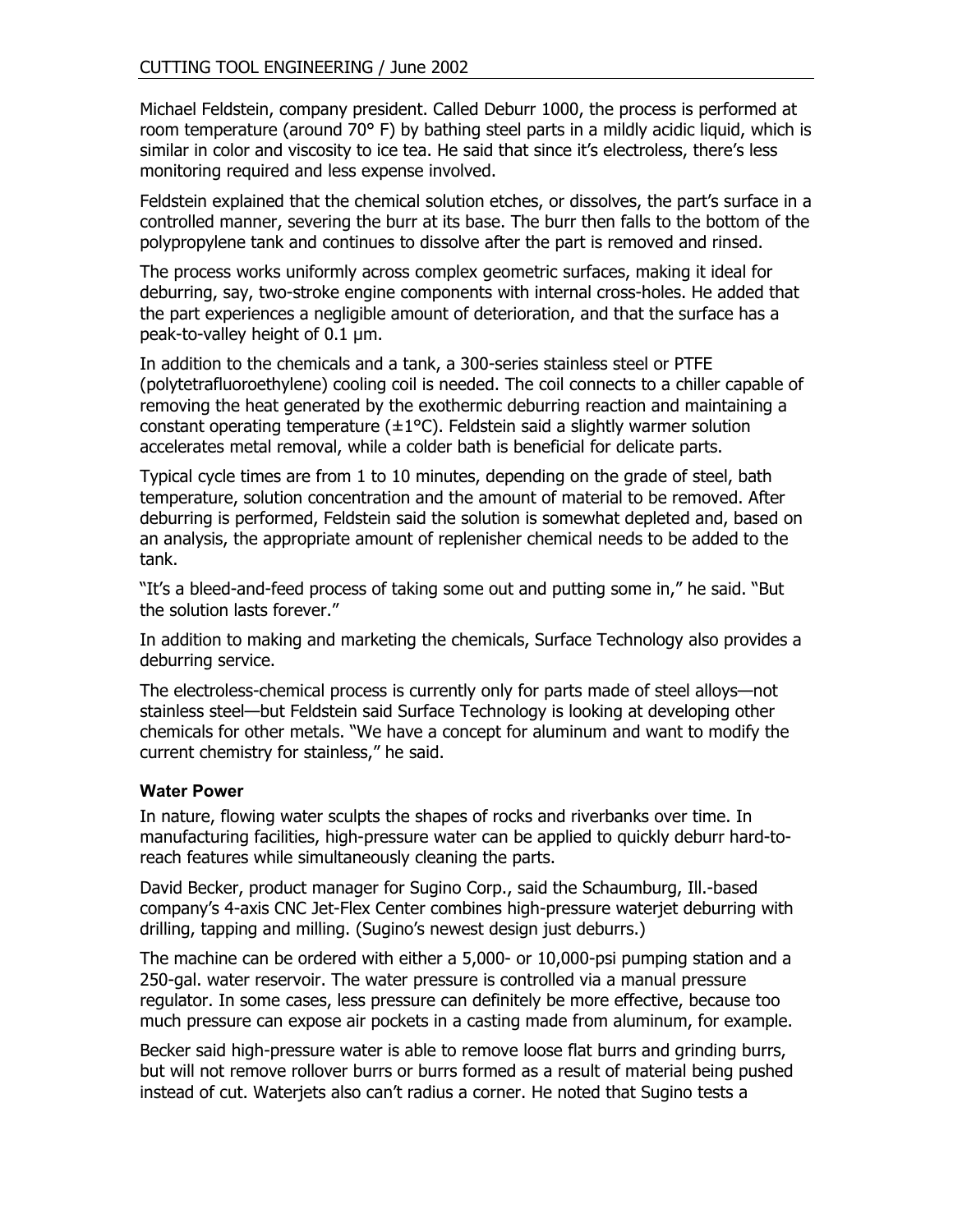prospective client's production parts to determine if the burrs can be removed via waterjet. The waterjet nozzle sprays in a straight, fan or lance pattern, allowing water to be shot in any direction. And the nozzles can be programmed so they aim at specific locations inside a part and follow a linear, circular or helical-interpolation movement. (The deionized water contains a 3 to 4 percent solution of rust inhibitor.)

The turret-type machine is available with six or eight spindles and either a horizontal or vertical design. Typically, companies use the hard-tooling portion of the machine—as opposed to the waterjet portion—for other deburring tools, such as brushes, Becker said.

He said the cost of the system, which can be supplied as a turnkey package, ranges from about \$200,000 to \$400,000.

#### **Abrasive Putty**

Imagine grinding and having the wheel change its shape to match the internal features of a workpiece. That's sort of what happens with abrasive-flow machining. But, instead of a wheel, a plastic, abrasive-laden polymer selectively and controllably abrades the surfaces that it flows across. This makes AFM another effective method for deburring difficult-to-reach features, as well as radiusing cross-hole intersections to remove stress



Abrasive flow machining, such as the Multiflow process, is able to effectively and selectively deburr internal part features.

risers.

The putty-like polymer substance contains an abrasive, such as boron carbide, diamond, aluminum oxide or silicon carbide, with grain sizes from 1,000 grit to 8 grit, said Thomas Kohut, vice president of sales at Extrude Hone Corp., Irwin, Pa. "The grit size varies from flour to fine pebbles." He added that the polymer can penetrate holes as small as 50um.

Typically, an AFM system has two vertically opposed cylinders that press an abrasive back and forth through the workpiece's passages. Using hydraulics, the extrusion pressure ranges from 100 to 3,000 psi. In addition, Extrude Hone, which purchased SurfTran about 1 year ago, offers patented oneway and Multiflow abrasive-flow machinery. The Multiflow process uses multiple media cylinders that can be selectively actuated to provide controlled AFM to each edge and passage in a complex part.

According to Kohut, the diesel industry has the most applications for AFM. For example, diesel injector bodies, valves and nozzle holders are abrasive-flowed to produce radii from 0.004" to 0.016" on the intersections of the highpressure holes.

This improves the high-cycle-fatigue strength of the parts.